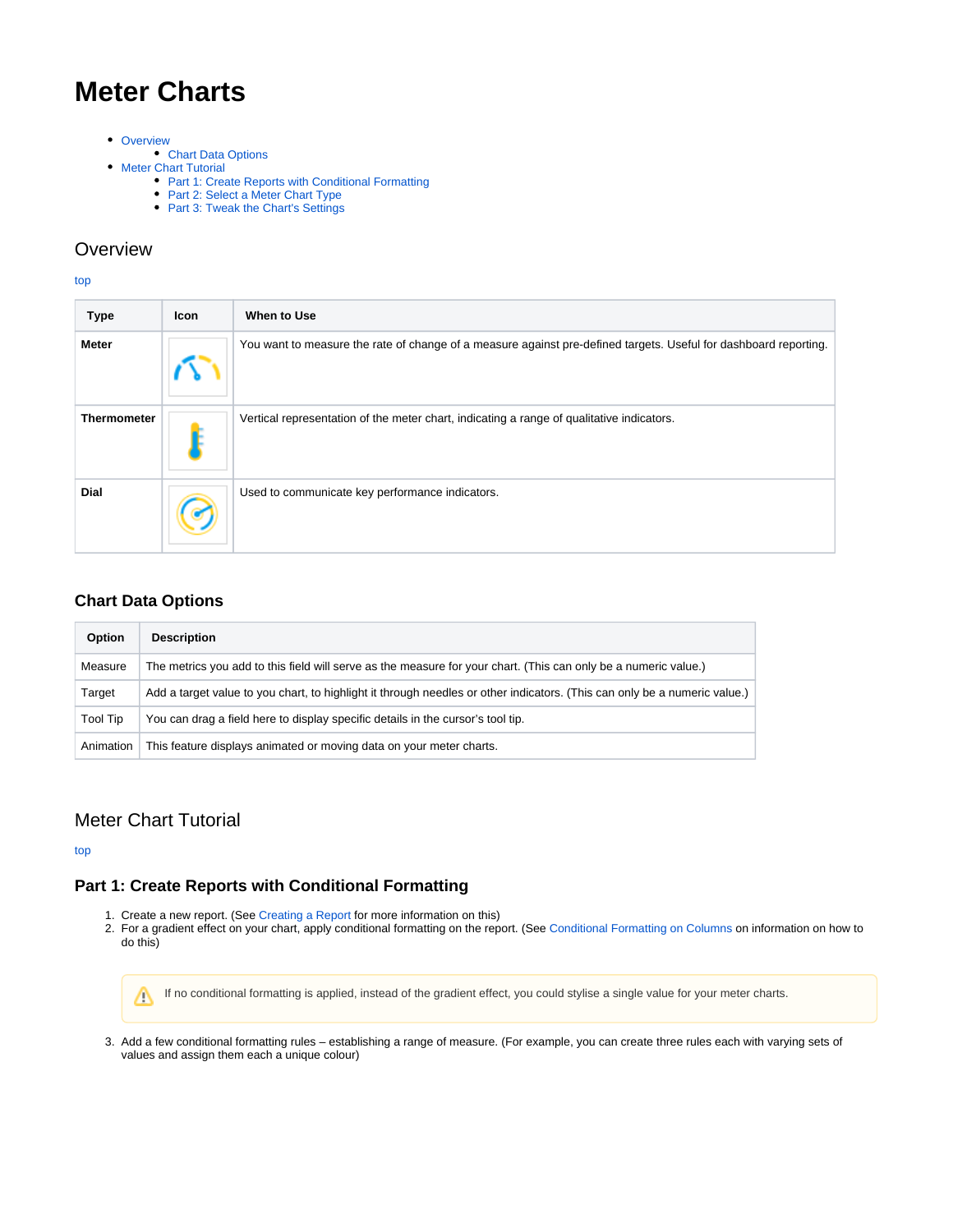| <b>Report Fields</b>                       | Conditional Formatting - Average Age at Camp                                                             |                                                                      |                                                                               |           | $\times$           |  |
|--------------------------------------------|----------------------------------------------------------------------------------------------------------|----------------------------------------------------------------------|-------------------------------------------------------------------------------|-----------|--------------------|--|
| <b>General Settings</b>                    | Setup                                                                                                    |                                                                      |                                                                               |           | $\wedge$           |  |
| Conditional Format Option<br>Columns       | Alert Type<br>These alerts are based on comparison of the column value to a set value or another column. | Basic $\bigcap$<br>Advanced (                                        |                                                                               |           |                    |  |
| Average Age at Camp<br>Sum Athlete Counter | Style                                                                                                    | Cell<br>The background color in a matching cell will be highlighted. |                                                                               |           |                    |  |
| Athlete Country                            | Type                                                                                                     |                                                                      | The value in each cell will be compared to the value specified in each alert. | Value     |                    |  |
|                                            | Rules                                                                                                    | 123                                                                  | Less than or equal to                                                         | 20        | $\times$           |  |
|                                            |                                                                                                          | 123                                                                  | Between                                                                       | $21 - 30$ | ×                  |  |
|                                            |                                                                                                          | 123                                                                  | Greater than or equal to                                                      | 31        | $\times$           |  |
|                                            |                                                                                                          |                                                                      |                                                                               |           | + Add Another Rule |  |
|                                            |                                                                                                          |                                                                      |                                                                               |           |                    |  |

4. The selected column will be highlighted according to the conditional formatting chosen by you, as can be seen in our example below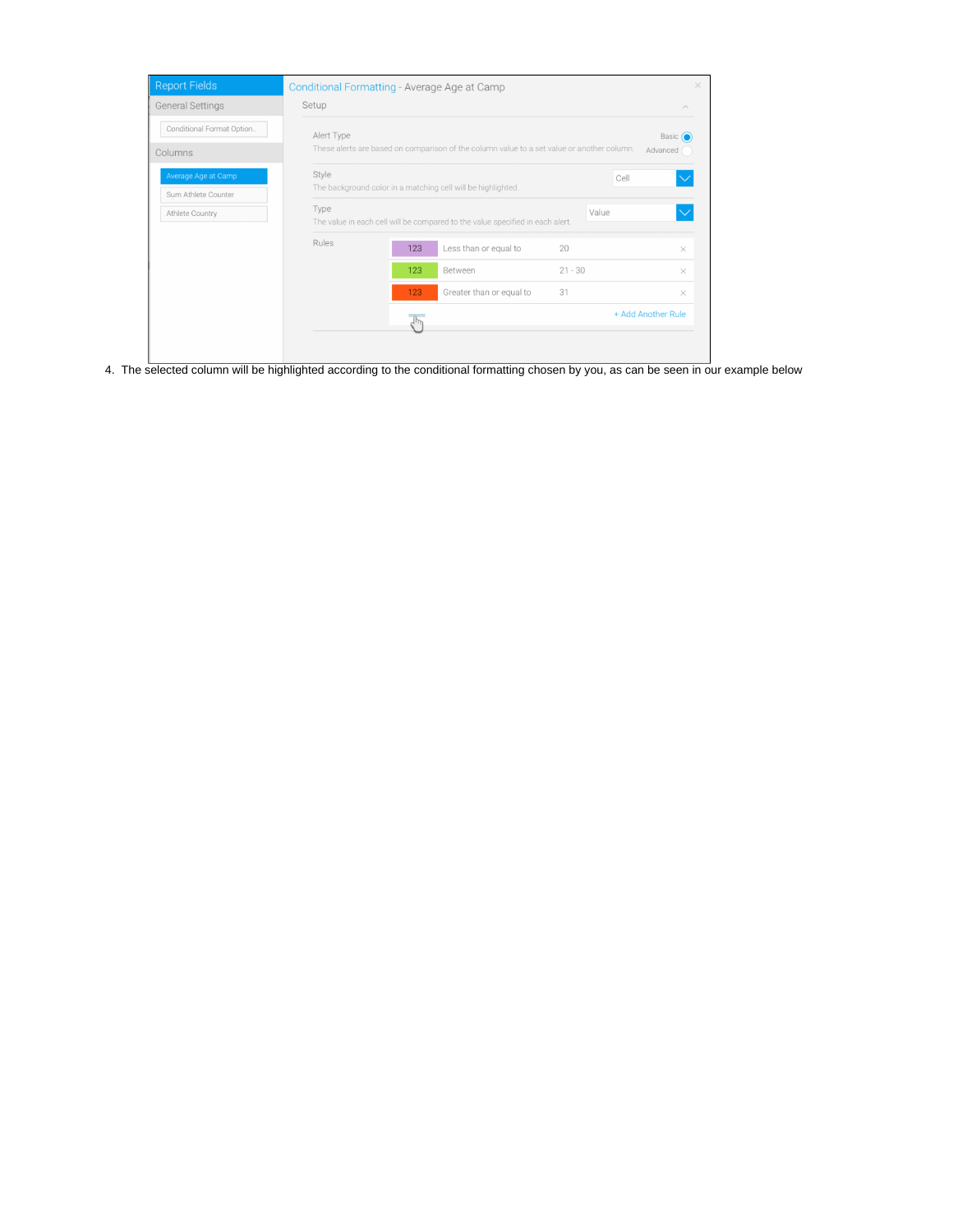| Columns               |        |                     |    |                           | % Average Age at Cam So Sum Athlete Counter ■ Athlete Country |
|-----------------------|--------|---------------------|----|---------------------------|---------------------------------------------------------------|
| Rows                  |        |                     |    |                           |                                                               |
| Average Age at Camp ~ |        | Sum Athlete Counter | ×. | Athlete Country           | ۳                                                             |
|                       | 28     |                     |    | 30 Andorra                |                                                               |
|                       | 28     |                     |    | 23 Argentina              |                                                               |
|                       | 33     |                     |    | 108 Australia             |                                                               |
|                       | 37     |                     |    | 556 Austria               |                                                               |
|                       | 36     |                     |    | 29 Belgium                |                                                               |
|                       | 32     |                     |    | 32 Bosnia and Herzegovina |                                                               |
|                       | 46     |                     |    | 5 Brazil                  |                                                               |
|                       | 40     |                     |    | 22 Bulgaria               |                                                               |
|                       | 34     |                     |    | 696 Canada                |                                                               |
|                       | 23     |                     |    | 2 Chile                   |                                                               |
|                       | 35     |                     |    | 78 China                  |                                                               |
|                       | 26     |                     |    | 7 Cyprus                  |                                                               |
|                       | 37     |                     |    | 25 Denmark                |                                                               |
|                       | 31     |                     |    | 7 Finland                 |                                                               |
|                       | 37     |                     |    | 143 Germany               |                                                               |
|                       | 18     |                     |    | 3 India                   |                                                               |
|                       | 20     |                     |    | 10 Iran                   |                                                               |
|                       | 30     |                     |    | 924 Italy                 |                                                               |
|                       | 34     |                     |    | 319 Japan                 |                                                               |
|                       | 30     |                     |    | 25 Korea, Republic of     |                                                               |
|                       | 27     |                     |    | 2 Liberia                 |                                                               |
|                       | 38     |                     |    | 9 Netherlands             |                                                               |
|                       | 30     |                     |    | 9 New Zealand             |                                                               |
|                       | 31     |                     |    | 9 Norway                  |                                                               |
|                       | 29     |                     |    | 16 Poland                 |                                                               |
|                       | 31     |                     |    | 11 Russia                 |                                                               |
|                       | 25     |                     |    | 3 Slovenia                |                                                               |
|                       | 35     |                     |    | 38 Spain                  |                                                               |
|                       | 29     |                     |    | 12 Sweden                 |                                                               |
|                       | 29     |                     |    | 46 Switzerland            |                                                               |
|                       | 30     |                     |    | 10 Turkey                 |                                                               |
|                       | $27\,$ |                     |    | 18 United Kingdom         |                                                               |
|                       | 28     |                     |    | 660 USA                   |                                                               |

5. It's best to save this report before continuing.

### <span id="page-2-0"></span>**Part 2: Select a Meter Chart Type**

Once you've created your report and applied conditional formatting to it, continue with the procedure below to create meter charts:

- 1. If you had saved the report after creating it, reopen it in the chart mode (Double-click Report > Edit > Charts)
- 2. (Or if you currently have the report opened in another view, use the Charts button to move to the chart building page)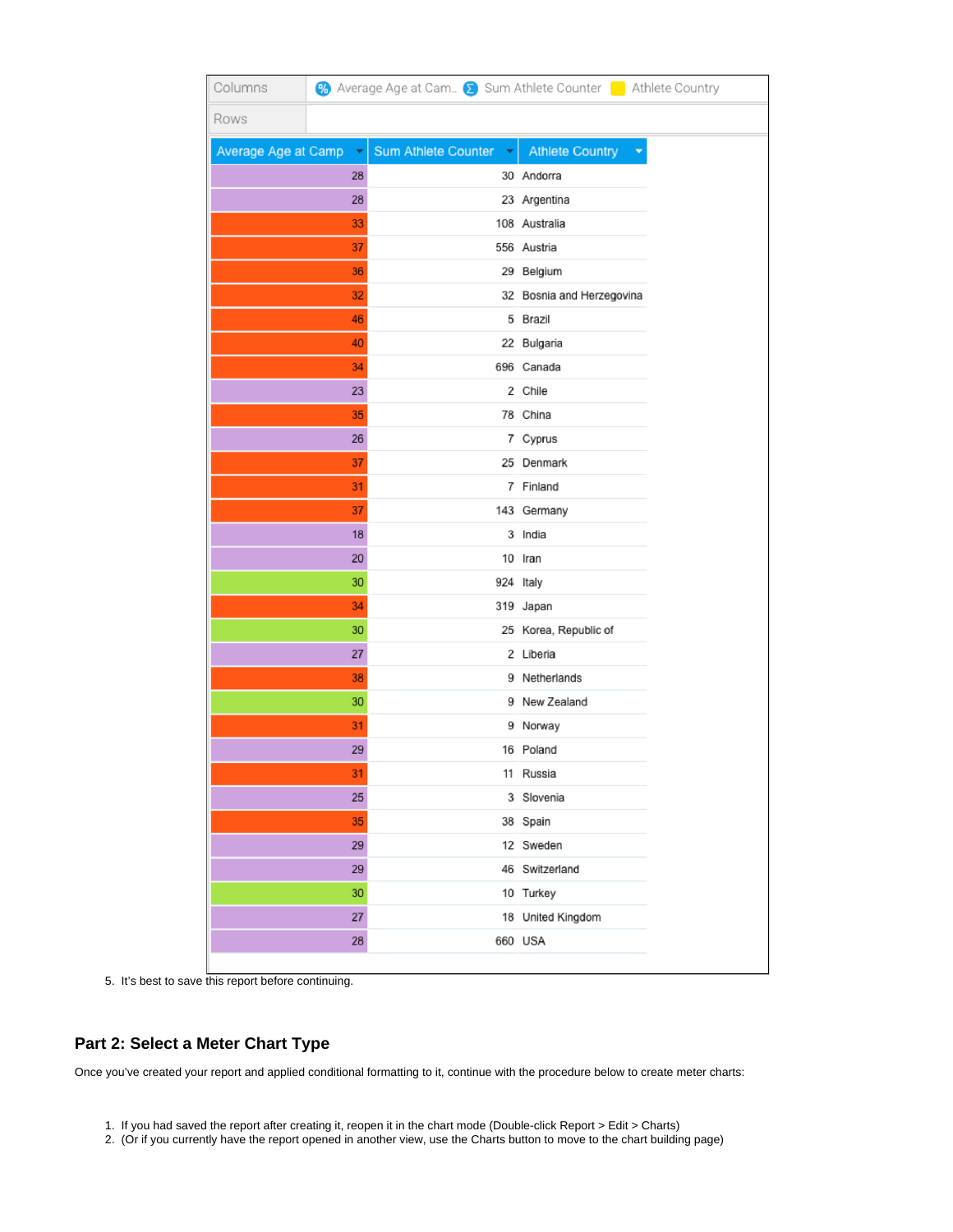3. Click on the chart icon on the right most side and select one of the three meter chart types



- 4. Note: In our example, we will depict the process of creating the regular meter chart.
- 5. After selecting the meter icon from the chart list, establish a measure by dragging the metrics you had previously applied the conditional formatting rules to the measure field

| Dial                  |  |
|-----------------------|--|
| Measure               |  |
| % Average Age at Camp |  |
| Target                |  |
| Sum Athlete Counter   |  |
| Tool Tip              |  |
| Athlete Country       |  |
| Animation             |  |
| Auto Refresh:         |  |

<span id="page-3-0"></span>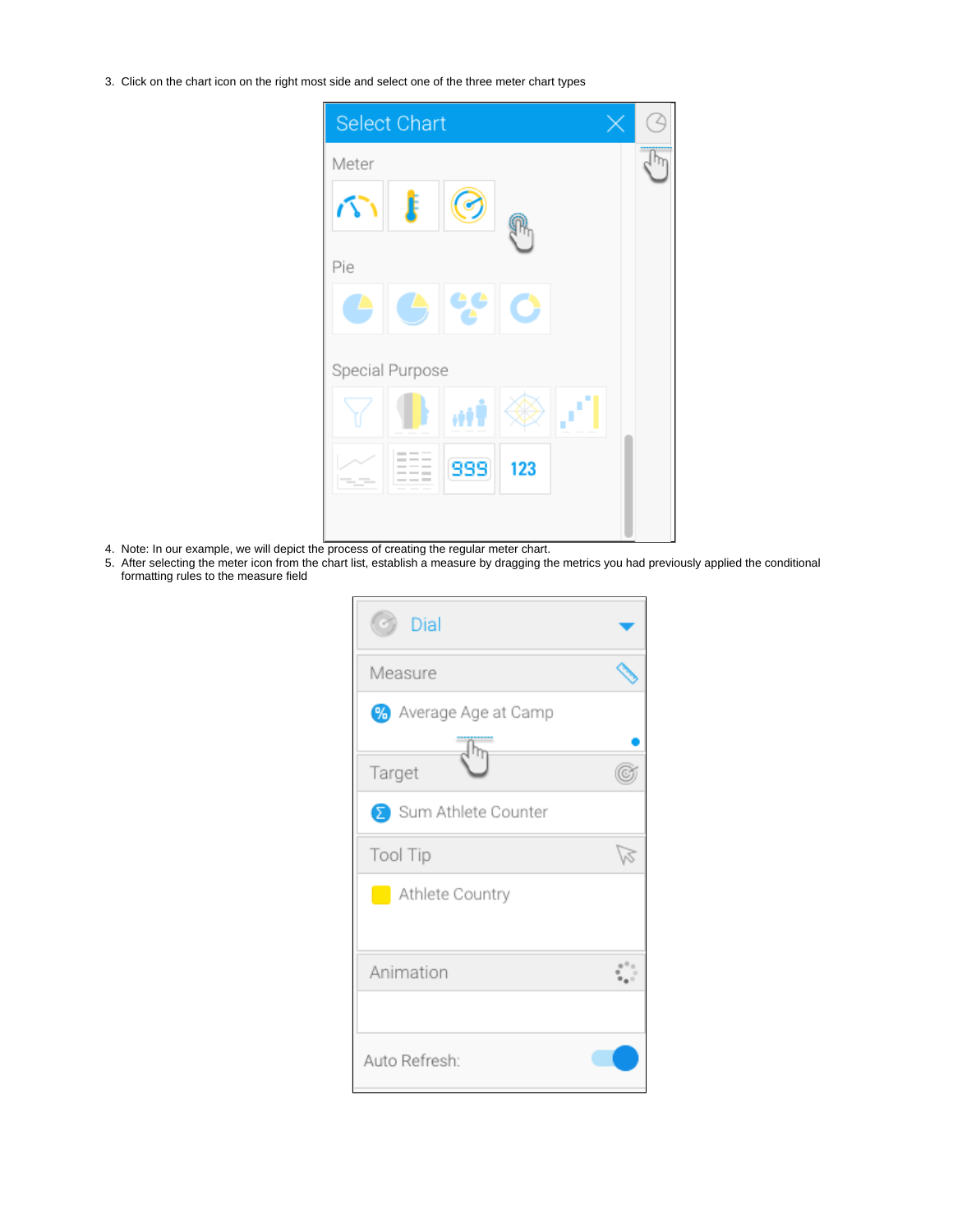#### **Part 3: Tweak the Chart's Settings**

You can apply any type of formatting to your meter charts. There are no restrictions on any of the setting fields.

For the meter chart setting to be applied, the conditional formatting feature must be enabled. Δ

1. Click on the meter format icon on top of the chart canvas



2. Then apply formatting conditions to your chart. Below is a description of these fields with examples.

The following table discusses all the meter formats:

| Feature                 | <b>Description</b>                                                                                                                                                                  |
|-------------------------|-------------------------------------------------------------------------------------------------------------------------------------------------------------------------------------|
| <b>Outline</b>          |                                                                                                                                                                                     |
| <b>Show Outline</b>     | This option can make an outline appear around the chart                                                                                                                             |
| <b>Outline Color</b>    | Note: This setting will only appear if you Show Outline feature is switched on.                                                                                                     |
|                         | You can use this option to select a colour for the chart outline.                                                                                                                   |
| <b>Outline Width</b>    | Note: This setting will only appear if you Show Outline feature is switched on.                                                                                                     |
|                         | Fidget with this setting to alter the width of the chart outline.                                                                                                                   |
|                         | Example: With the Show Outline switched on and a blue outline colour of 5 cm set up for it, here's a glimpse at what the meter chart would look like.                               |
| <b>Ticks</b>            |                                                                                                                                                                                     |
| <b>Show Tick Lines</b>  | This dropdown list lets you choose whether to include tick lines in the chart; you can also opt for only the major, minor or both<br>types of scale increments.                     |
| <b>Tick Line Colour</b> | Use this to toggle the colour of the tick lines.                                                                                                                                    |
| <b>Major Tick Units</b> | Set the increment level of the major tick units.                                                                                                                                    |
|                         | Warning: If you add a lesser value in this field, the data on the labels will go missing.                                                                                           |
|                         | Note: The chart will display up to 20 units max, evenly spacing them out.                                                                                                           |
| Major Tick Length       | Alter the length of the major tick units.                                                                                                                                           |
| Minor Tick Length       | You can change the size of the minor ticks as well.                                                                                                                                 |
| <b>Show Tick Labels</b> | Enable this setting to display labels against the major ticks.                                                                                                                      |
| Font                    | This appears if you have opted to show tick labels. You can alter the labels' font, including changing the type of font, its colour,<br>scalability and even bold or italic styles. |
| Summarize               | Switch on this setting to summarize or shorten the tick labels if they have a numeric value.                                                                                        |
| <b>Decimal Places</b>   | If the above setting is on, use this to establish a decimal place for the tick labels.                                                                                              |
| Rounding                | Select how to round off numeric labels.                                                                                                                                             |
| <b>Color Band</b>       |                                                                                                                                                                                     |
| Conditional<br>Format   | Leave this setting enabled to apply the conditional formatting rules you created to the meter chart.                                                                                |
|                         | Note: If disabled, the meter chart will go back to its default look.                                                                                                                |
| Gradient                | Use this button to apply the gradient effect to your meter.                                                                                                                         |
| Colour                  | Note: This will only appear if you disable the conditional format button.                                                                                                           |
|                         | If you have opted for the default look for your meter chart, you can change the colour of the chart band through here.                                                              |
| Opacity                 | You can control the opacity of the chart's colour band through here.                                                                                                                |